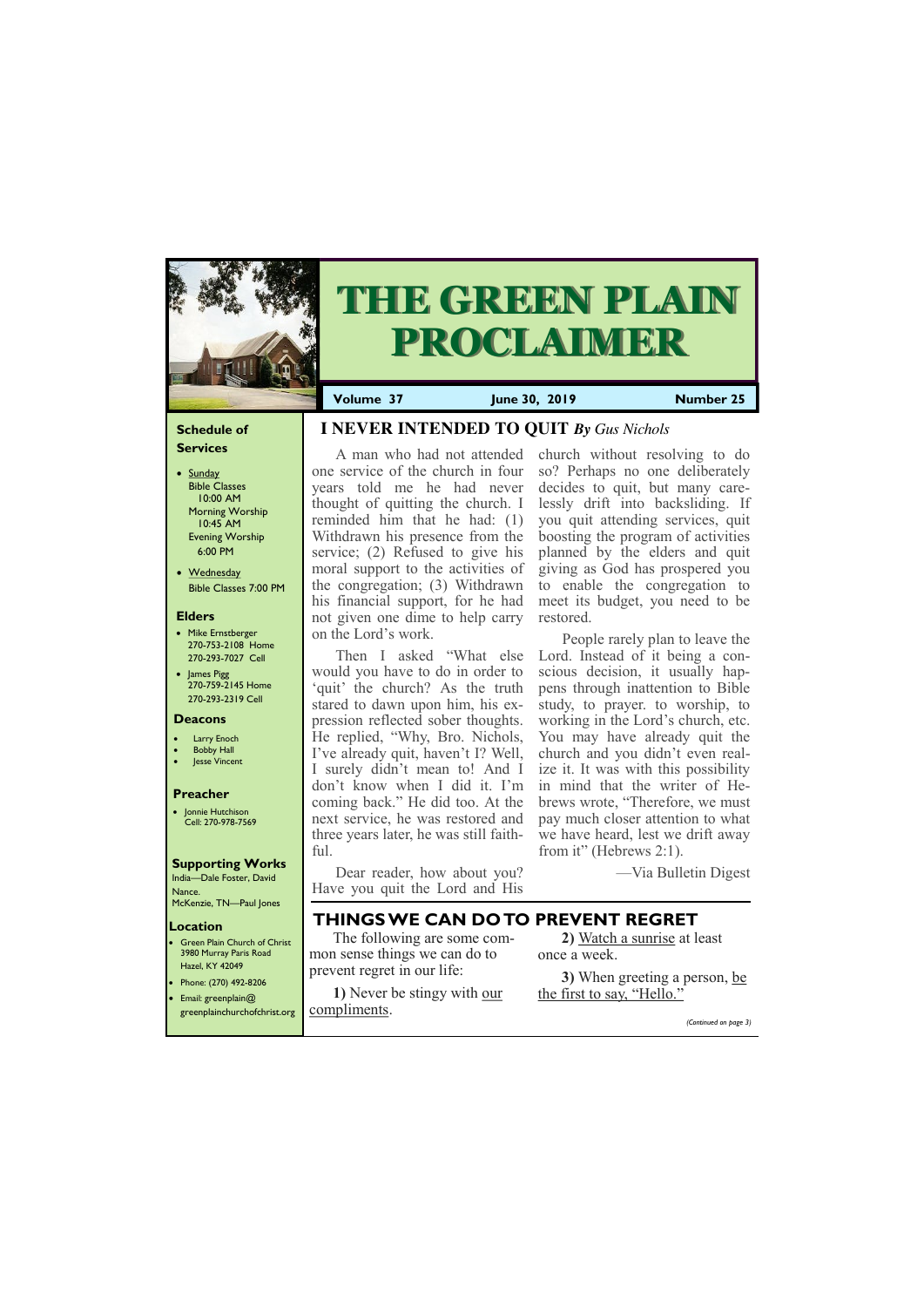## NEWS AND NOTES

- *REMEMBER IN PRAYER: Green Plain members*: Paul Brandon Lori Brandon , Peggy Jarvis, Rex and Margaret Enoch, Will Ed and Faye Travis , Mary Crutchfield, Vickie and Kaitlyn Canter, Joanne Barnes, Frank Towery, Maxine Pool, Hayes and Marjorie Grady, Mary Lowrie, Jim Fielder, Larry Enoch and Jesse and Mary Vincent.
- **Family and Friends:** Betty Pond, Naomi Pigg (Mayfield Hospital), Byron White, Meredith Enoch, Kenneth Mizell, Walter Bryars, Ann Workman, Mike and Dollie Kiser, Will and Nancy Winchester, Dean Carroll, Maryanne Stubblefield, Annie Lyons, Kenzie Murdock, Jim Hutson, Amy Lyons, Janice Canter, Maryanne Pedigrew, Dale Foster, Thomas Cooker, Don and Sherry Blackwell and Neal Parker.
- **5th Sunday Singing:** This evening we will have our regular 5th Sunday singing followed by a men's business meeting after services. After the men's meeting we will assemble in the annex for finger foods and snacks.
- **Pantry items for May** 2—Apple Sauce; 9 –Carrots; 16—Green Beans; 23—Canned Beets; 30—Baked Beans.
- Please remember our **snacks for the hospital program** and place your items in the baskets in the lobby.
- **PASS IT ON!** When you have finished reading this bulletin, why not pass it on to a loved one, friend or neighbor. Use this as a tool to spread the gospel. Or, pick up extra copies to hand or mail to others.
- **See our Facebook page** for announcements, updates and articles. Access to past editions of this bulletin are available on our website at http://greenplainchurchofchrist.org.
- **Mission Work:** Please continue to pray for the preachers this congregation is supporting in India and for Dale Foster, Ronnie Gootan, David Nance, Mike Kiser and Paul Jones in their respective works.
- Watch **"A Bible Answer"** each Sunday morning at 8:00 am on WQWQ TV in Paducah, KY. This program is also available on their website at abibleanswertv.org and on GBN and YouTube**.**
- **June 2019 Anniversaries:** Larry & Teresa Enoch—16th; James & Jan Pigg—17th; Peggy & Perry Jarvis—21st; Jim & Mary Lowrie—25th; **Birthdays:** LaDawn Hale—12th; Laura Sales—18th. Please let us know if we have left anyone out.
- *Check out our webpage at http://www.greanplainchurchofchrist.org. We are still working on on the site. Any suggestions for improvement will be appreciated.*



**Page 2**

*BIBLE RESEARCH QUESTION*

**This Week: In the Old Testament, what was "the birthright?"**

**Last Week**: *What man, who was both king and priest, does the Hebrew writer compare to Jesus?*  Melchizedek who was King and Priest of Salem

| (Hebrews $7:1-28$ ). | $\sim$ |
|----------------------|--------|
|                      |        |

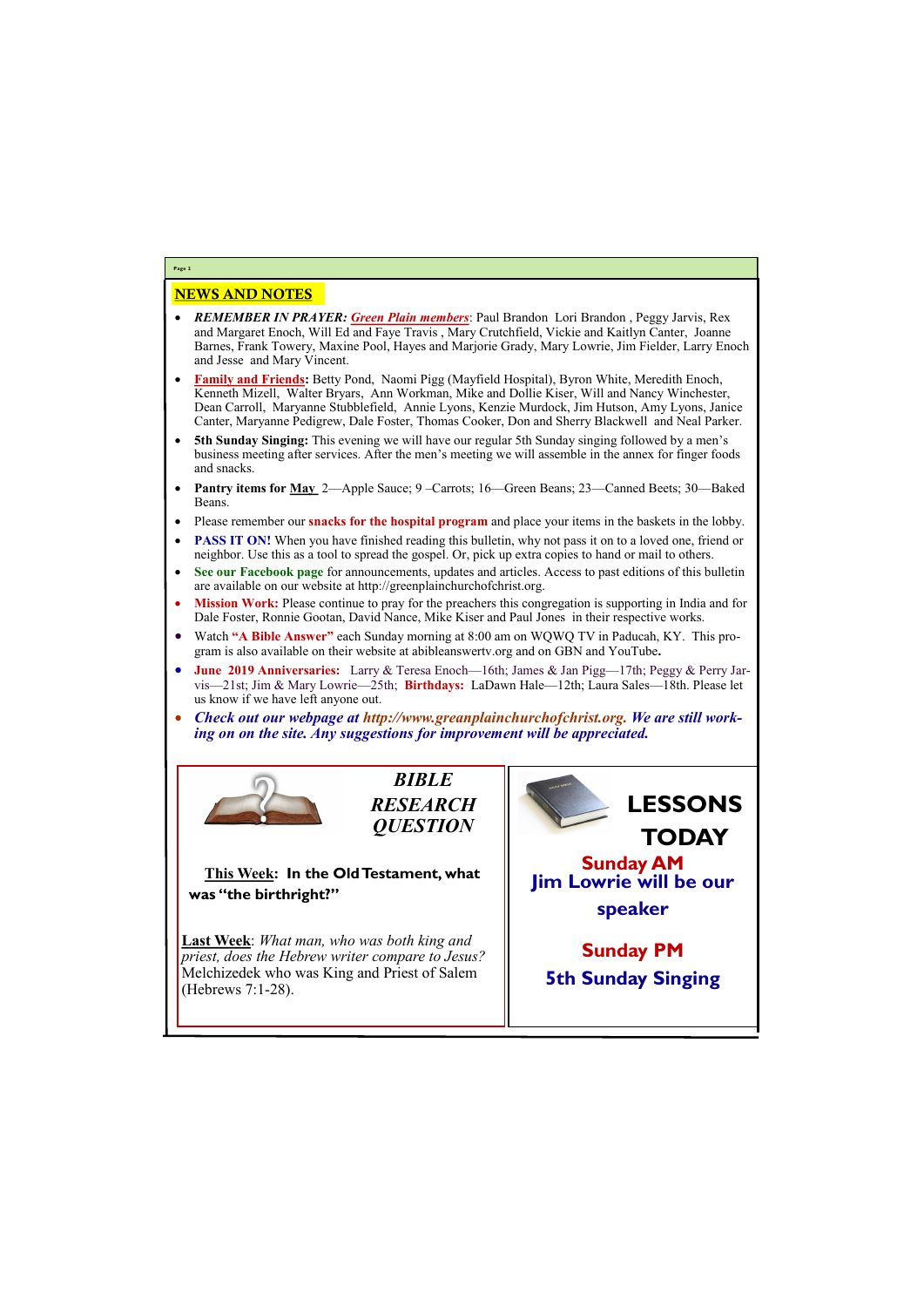## **Page 3**

**5)** [Treat everyone like we would want to](http://www.lgchurchofchrist.com/THE%20GOLDEN%20RULE.htm)  [be treated](http://www.lgchurchofchrist.com/THE%20GOLDEN%20RULE.htm) (Matthew 7:12).

**4)** Live beneath our means (1 Timothy 6:6-8, Hebrews 13:5).

**6)** Never give up on anyone — they can change!

**7)** Forget keeping up with the Joneses they will refinance!

**8)** Never deprive someone of hope — it may be all they have.

**9)** Pray not for "things," but for wisdom and courage (James 1:5; 2 Chronicles 1:7- 12).

**10)** Be tough minded, but at the same time, be tenderhearted (Ephesians 4:32; 1 Peter 3:8-9).

**11)** Be kinder than necessary (Genesis 50:15-21; cf. Ephesians 4:32).

**12)** Don't forget, a person'[s greatest](http://www.youtube.com/watch?v=NUfTAxigcs8) 

[emotional need is to feel appreciated.](http://www.youtube.com/watch?v=NUfTAxigcs8)

**13)** "Keep" our promises! (Matthew 5:37; James 5:12).

**14)** Learn to show cheerfulness, even when we don't feel like it (Acts 27:21-36 KJV).

**15)** [Leave everything better than we](http://pilarstella.blogspot.com/2011/06/leave-everything-better-than-when-you.html)  [found it.](http://pilarstella.blogspot.com/2011/06/leave-everything-better-than-when-you.html)

**16)** Remember that [winners](http://goarticles.com/article/3-Things-winners-do-which-losers-don-t/2900212/) "do" what losers don'[t want to do!](http://goarticles.com/article/3-Things-winners-do-which-losers-don-t/2900212/)

**17)** When we arrive at our job in the morning, let the first thing we say brighten everyone's day.

**18)** Let's not "rain"" on other people's parades!

**19)** Never waste an opportunity to tell someone we love them.

**20)** Let's give God "first place" in our life [\(Matthew 6:33](http://www.gnpcb.org/esv/search/?go=Go&q=Matthew+6%3A33)).—By Mike Riley

*(Continued from page 1)*

## **WHAT SHOULD FATHERS LEAVE BEHIND?** *By Jerry joseph*

*"A good man leaveth an inheritance to his children's children: and the wealth of the sinner is laid up for the just"* - Proverbs 13:22

**F - "FORTUNE"** or a **"FAITH"** to live by? Hebrews 11:1, 6; Hebrews 11:8, 9; Genesis 12:4; Hebrews 11:17; Genesis 22; James 2:14-26

**A—"ABUNDANCE"** of things or an **"APPRECIATION"** for God's Word? Psalm 119:97, 103-104

**T—"TREASURES"** of the world or a **"TRUST" in God?** Proverbs 3:5-6; Job 13:15; Psalm 18:2

**H—"HOUSE"** made by man or a **"HOPE"**  provided by the Lord? PSALM 71:5; 146:5; ROMANS 12:12; 15:4; EPHESIANS 4:4; COLOSSIANS 1:27; TITUS 1:2; TITUS 2:11-13; HEBREWS 6:19; 1 PETER 3:15

**E—"EMPTY"** promises or a Godly **"EXAMPLE**" to follow? 1 PETER 2:21- 23; ROMANS 14:7; MATTHEW 5:13-16

**R—"RICHES"** that will not last or a **"REASON"** to live for the hereafter**?** PHI-LIPPIANS 1:21; 2 CORINTHIANS 5:15; COLOSSIANS 3:1-5

**S—"SINFUL & SAD SPIRITUAL LIFE"**  to remember or a **"SUBMISSIVE & SERVING SPIRITUAL LIFE"?** RO-MANS 6:23; 16-18; MATTHEW 6:24; 16:24, 26

—*The Proclaimer* St. Peter's

church of Christ.